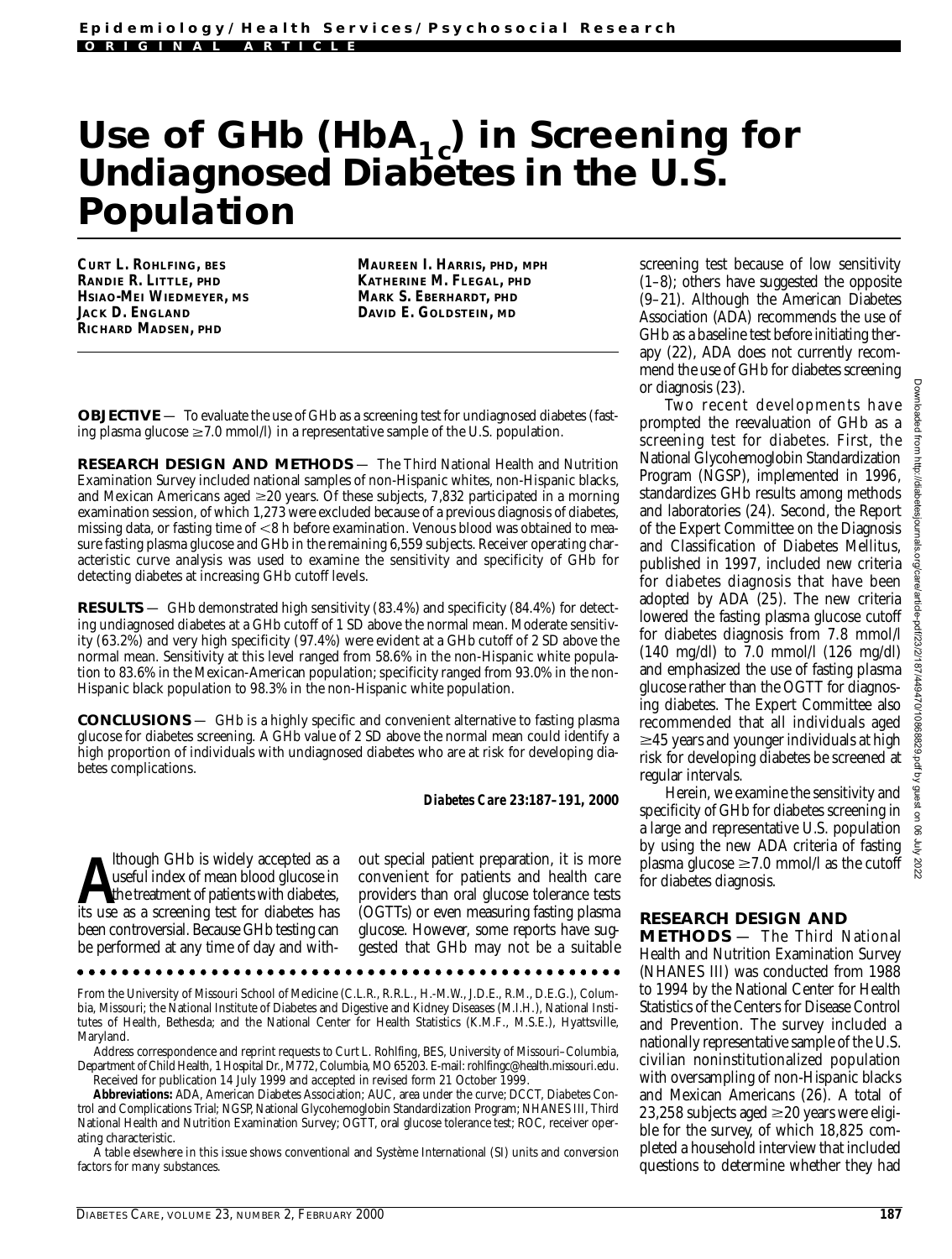**Table 1—***Classification of subjects for ROC analysis*

|                              | Fasting plasma glucose classification  |                                      |  |
|------------------------------|----------------------------------------|--------------------------------------|--|
|                              | Normal or IFG $(< 7.0$ mmol/l)         | Diabetes $(\geq 7.0 \text{ mmol/l})$ |  |
| $HbA_{1c} \leq cutoff level$ | TN                                     | FN                                   |  |
| $HbA_{1c}$ > cutoff level    | FP                                     | TР                                   |  |
|                              | Sensitivity: $TP/(TP + FN) \times 100$ |                                      |  |
|                              | Specificity: TN/(TN + FP) $\times$ 100 |                                      |  |

FN, false negative; FP, false positive; TN, true negative; TP, true positive.

previously been diagnosed with diabetes. Of these subjects, 16,573 participated in a physical examination that included measurement of GHb and fasting plasma glucose; approximately half (*n* = 7,832) were assigned to and participated in a morning examination session and were asked to fast for at least 9 h before examination. Subjects who were assigned to or participated in afternoon or evening examinations  $(n =$ 8,741), subjects in the morning session who reported a previous diagnosis of diabetes (*n* = 632), subjects who had fasted 8 h before their examination (*n* = 351), and subjects who had data missing (*n* = 290) were excluded from analysis. No statistically significant differences were evident between individuals excluded from the analysis and those included in the analysis (27). Of the remaining individuals (*n* = 6,559), 2,789 were non-Hispanic white, 1,752 were non-Hispanic black, 1,751 were Mexican American, and 267 were from other racial or ethnic groups. Of these subjects, 2,871 belonged to a subset of individuals aged 40–74 years who were given an OGTT in which plasma glucose was measured at 2 h after administration of a 75-g oral glucose load.

GHb was measured as  $HbA_{1c}$  by using an ion-exchange high-performance liquid chromatography method (Bio-Rad Diamat; Hercules, CA) interassay coefficient of variation 2%) (28). Fasting and 2-h plasma glucose levels were measured by using a hexokinase enzymatic method (Roche Cobas Mira, Indianapolis, IN) (28). Subjects were classified as having normal fasting plasma glucose  $(<\,6.1 \text{ mmol/l})$ , impaired fasting glucose (6.1–6.9 mmol/l), or diabetes ( $\geq 7.0$ mmol/l) based on the recommendations of the Expert Committee on the Diagnosis and Classification of Diabetes Mellitus (25). The weighted mean  $HbA_{1c}$  for patients with normal fasting plasma glucose  $(< 6.1$  mmol/l, *n* = 5,694) was 5.17 ± 0.45% (mean ± SD). We examined the sensitivity and specificity of  $HbA<sub>1c</sub>$  to classify subjects as having undiagnosed diabetes by using cutoffs of 1, 2, 3, and 4 SD above the normal mean.

Statistical analysis was performed by using SAS (Cary, NC) and SPSS (Chicago) software packages. The NHANES III sampling design involved unequal probabilities of selection and planned oversampling of blacks and Mexican Americans (26). For this reason, the NHANES III Mobile Examination Center morning session final weight was used in analyses so that estimates would reflect a representative U.S. population (29). Logistical regression analysis was used to model the probability that subjects would be classified as having diabetes as a function of their  $HbA_{1c}$  value. For the analysis, ADA's criteria for diagnosis of diabetes with fasting plasma glucose were used as the "gold standard" (i.e., subjects with fasting plasma glu $\cos\epsilon \ge 7.0$  mmol/l were classified as having diabetes, whereas subjects with fasting plasma glucose  $\leq 7.0$  mmol $\Lambda$  were classified as not having diabetes). The results were summarized with receiver operating characteristic (ROC) analysis to examine the sensitivity and specificity of  $HbA_{1c}$  for detecting diabetes at increasing  $HbA_{1c}$  cutoff levels (30). Table 1 summarizes the classification of subjects for the ROC analysis. Sensitivity at each possible  $HbA_{1c}$  cutoff level was calculated as  $[TP/(TP + FN)] \times 100$ , where  $TP = true$  positive (diabetic fasting plasma glucose and HbA<sub>1c</sub> cutoff level) and FN = false negative (diabetic fasting plasma glucose,  $\leq$ cutoff level HbA<sub>1</sub>). The sensitivity represents the percentage of those with fasting plasma glucose  $\langle 7.0 \text{ mmol/l} \rangle$  who are classified as positive according to  $HbA_{1c}$ . Specificity was calculated as  $[TN/(TN +$ FP)]  $\times$  100, where TN = true negative (nondiabetic fasting plasma glucose and  $\leq$  cutoff level  $HbA_{1c}$ ) and  $FP = false$  positive (nondiabetic fasting plasma glucose,  $>$ cutoff level  $H<sub>b</sub>A<sub>1</sub>$ ). The specificity represents the percentage of those with fasting plasma glucose  $<$ 7.0 mmol/l who are classified as negative according to the  $HbA_{1c}$ . The ROC curve plots the sensitivity against 1 minus the specificity at all possible  $HbA<sub>1c</sub>$  cutoff levels. The higher the area under the curve (AUC),



Figure 1—Scatter plot of individuals according to their HbA<sub>1c</sub> and fasting plasma glucose values. HbA<sub>1c</sub> *and fasting plasma glucose were linearly related, and the linear regression line had a correlation coef ficient of 0.74. The vertical lines are drawn at fasting plasma glucose levels of 6.1 mmol/l (110 mg/dl) and 7.0 mmol/l (126 mg/dl). The horizontal line is drawn at an HbA1c level of 6.1% (2 SD above the* mean for subjects with a fasting plasma glucose level <6.1 mmol/l).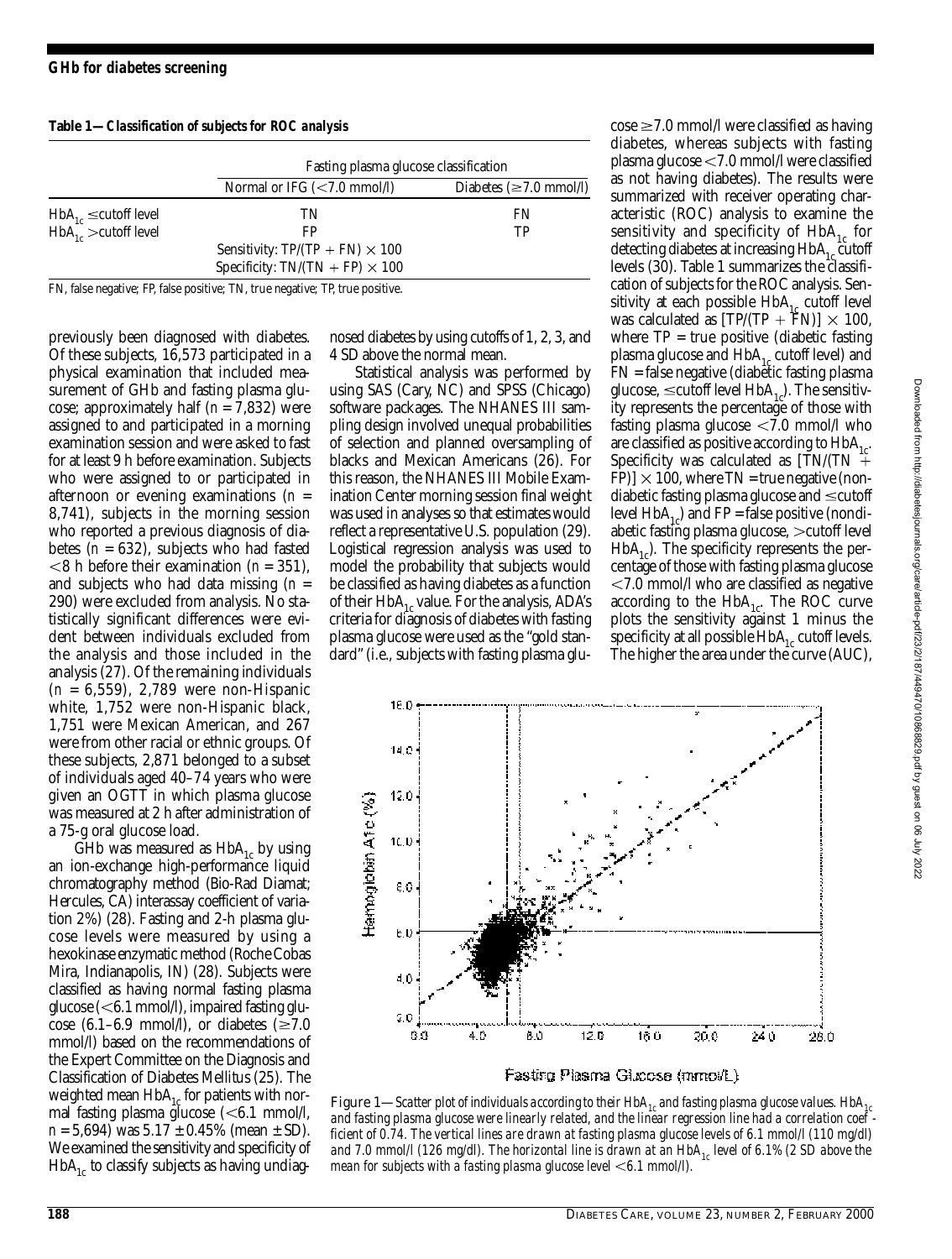

Figure 2—ROC curve for HbA<sub>1c</sub> as a diagnostic indicator for diabetes (fasting plasma glucose  $\geq$ 7.0 *mmol/l).*  $\blacklozenge$ , Each possible HbA<sub>1c</sub><sup>*cutoff level;*  $\diamondsuit$ , cutoffs of 1, 2, 3, and 4 SD above the normal mean.</sup>

as estimated by the c statistic, the better the predictive value of  $HbA_{1c}$  based on the logistical regression model. An AUC value of 0.500 would indicate no predictive value, whereas a value of 1.000 would indicate perfect predictive value with no false positives or false negatives.

**RESULTS** — Figure 1 is a plot of individuals according to their  $HbA_{1c}$  and fasting plasma glucose values.  $HbA_{1c}$  and fasting plasma glucose were linearly related, and the linear regression line had a correlation coefficient of  $0.74$ . Figure 2 shows the ROC plot representing the sensitivity and specificity of  $HbA_{1c}$  in detecting undiagnosed diabetes at each possible  $HbA_{1c}$  cutoff level. The analysis revealed a high predictive value for  $HbA_{1c}$  in detecting undiagnosed diabetes; the AUC was 0.900 (Fig. 2).

Table 2 shows the weighted sensitivity and specificity of  $HbA_{1c}$  for detecting undiagnosed diabetes at  $HbA<sub>1c</sub>$  cutoff levels of 1, 2, 3, and 4 SD above the mean  $HbA_{1c}$  for normal subjects (fasting plasma glucose 6.1 mmol/l). As the number of standard deviations increased, sensitivity decreased, and specificity increased.  $HbA_{1c}$  demonstrated high sensitivity (83.4%) and specificity (84.4%) for detecting undiagnosed diabetes at an  $HbA_{1c}$  cutoff of 1 SD above the normal mean. Moderate sensitivity (63.2%) and very high specificity (97.4%) were evident at an  $HbA_{1c}$  cutoff of 2 SD above the normal mean.

Characteristics of subjects who were above or below an  $HbA_{1c}$  value of 6.1%

(2 SD above the normal mean) were investigated further. A total of 265 subjects had a diabetic fasting plasma glucose value ( $\geq$ 7 mmol/l). Of these, 193 had an HbA<sub>1c</sub> level of >6.1%. Of the 72 subjects with an HbA<sub>1c</sub> level of  $\leq 6.1\%$ , 21 had fasting plasma glucose values that were very close (7.0–7.2 mmol/l) to nondiabetic values. Additionally, 24 of 46 subjects in this group for whom 2-h plasma glucose results were available showed nondiabetic  $\leq 11.1$  mmol/l or 200 mg/dl) 2-h plasma glucose values

A total of 6,294 subjects had nondiabetic fasting plasma glucose values  $\approx$  7.0 mmol/l). Most of these (*n* = 6,024) had an HbA<sub>1c</sub> level of  $\leq 6.1\%$ . However, 270 subjects had an  $HbA_{1c}$  level of  $> 6.1\%$  ( $> 2$  SD above the normal mean), and 54 had an HbA<sub>1c</sub> level of  $> 6.5\%$  ( $> 3$  SD above the normal mean).

Table 3 shows the sensitivity and specificity of  $HbA_{1c}$  at a cutoff value of 6.1% (2 SD above the normal mean) by racial and ethnic group. The estimated sensitivity was higher in the non-Hispanic black and Mexican-American populations than in the non-Hispanic white population. The estimated specificity was slightly higher in the non-Hispanic white and Mexican-American populations than in the non-Hispanic black population.

The sensitivity of  $HbA_{1c} > 6.1\%$  for detecting impaired fasting glucose was low (13.4%), although the estimated mean  $H b A_{1c}$  was higher for those with impaired fasting glucose compared with those with normal fasting glucose (5.59 vs. 5.17%).

**CONCLUSIONS** — We previously studied the use of GHb as a screening test in a Pima Indian population with a high p revalence of type 2 diabetes and found high sensitivity and specificity for detecting diabetes compared with the OGTT (21). In the present study, we demonstrate that GHb is both sensitive and specific for detecting undiagnosed diabetes as defined by a fasting plasma glucose level  $\geq 7.0$ mmol/l (126 mg/dl) in a large and representative U.S. population sample.

We found indications of some differences in the sensitivity and specificity of GHb among ethnic groups. A higher prevalence of diabetes among the non-Hispanic black and Mexican-American populations compared with the non-Hispanic white population has been well described (27), but further studies are needed both to confirm and explain why GHb has better sensitivity as a screening test in these high-risk populations.

The ADA Expert Committee recommended that screening for diabetes be accomplished primarily by measuring fasting plasma glucose. However, fasting is inconvenient for patients, and subjects do not always fast properly, which can lead to misdiagnosing diabetes (31). In contrast, GHb can be measured at any time of the day regardless of the length of fast or the content of the previous meal. Moreover,

Table 2—Sensitivity and specificity of HbA<sub>1</sub>, for detecting undiagnosed diabetes (fasting plasma *glucose*  $\geq$ 7.0 mmol/l) at increasing HbA<sub>1</sub> cutoff levels

| $HbA_{1c}$ cutoff $(\%)$     | Sensitivity | Specificity |
|------------------------------|-------------|-------------|
| 5.6 (1 SD above normal mean) | 83.4        | 84.4        |
| 6.1 (2 SD above normal mean) | 63.2        | 97.4        |
| 6.5 (3 SD above normal mean) | 42.8        | 99.6        |
| 7.0 (4 SD above normal mean) | 28.3        | 99.9        |
| Data are %.                  |             |             |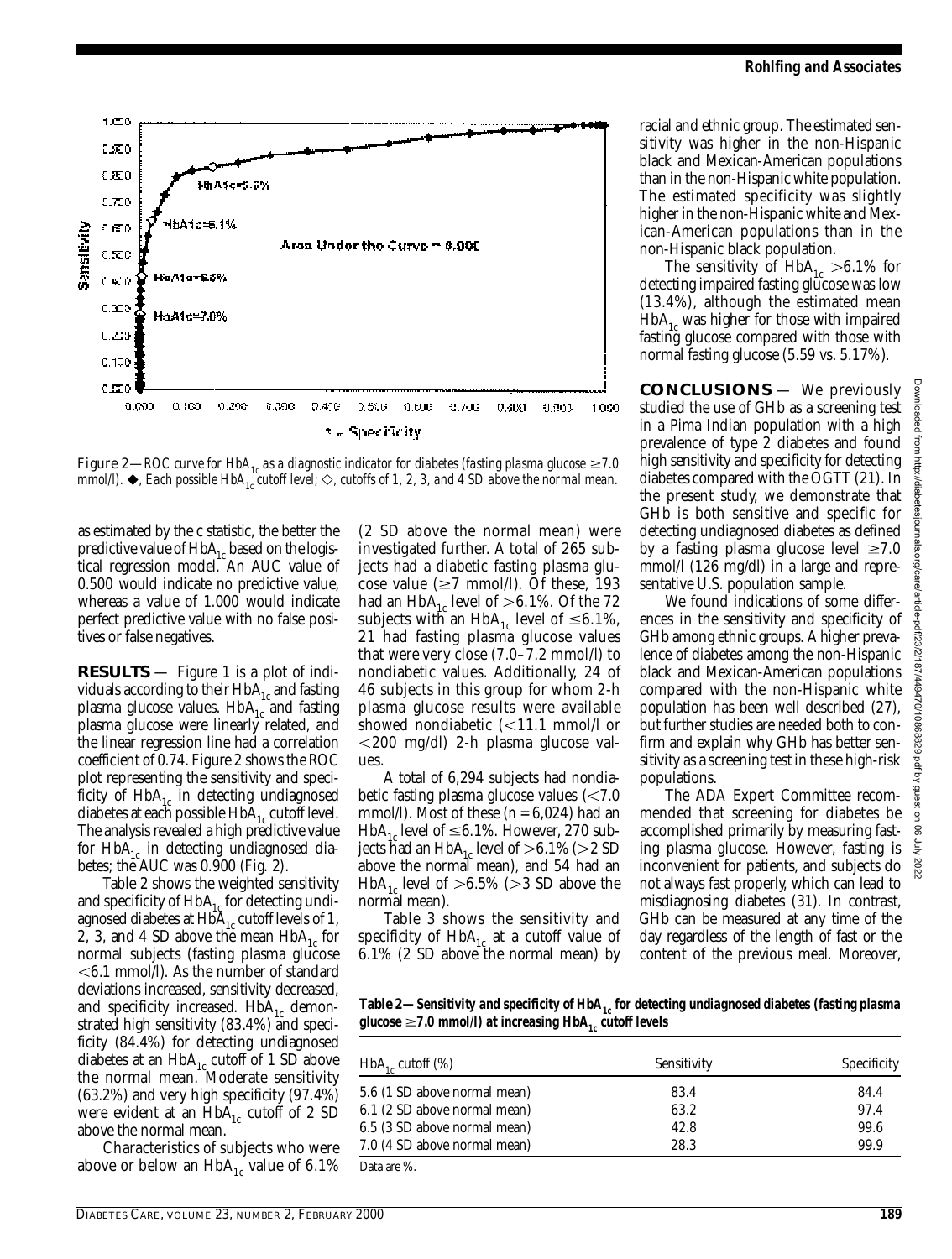Table 3—Sensitivity and specificity of HbA<sub>1</sub> at 6.1% for detecting undiagnosed diabetes (fasting *plasma glucose* ≥7.0 mmol/l) by race and ethnicity

| Race and ethnicity | n     | Sensitivity | Specificity |
|--------------------|-------|-------------|-------------|
| Non-Hispanic white | 2,789 | 58.6        | 98.3        |
| Non-Hispanic black | 1,752 | 75.8        | 93.0        |
| Mexican American   | 1.751 | 83.6        | 97.8        |
| Other              | 267   | 68.1        | 94.7        |

Data are *n* or %.

GHb can be analyzed with a small amount of sample, as little as 5 µl of blood obtained from a fingerstick (32). Blood can even be collected on filter paper and sent to a central laboratory for analysis (33) when screening individuals who live in remote areas.

GHb is a more comprehensive measure of total glycemic exposure than fasting plasma glucose in that it is a measure of plasma glucose not only in the fasting state but also in the postprandial state. Hence, it may be a better predictor of glycemiarelated complications. GHb is highly correlated with the presence of diabetic microvascular complications in prospective studies (20,25,34–37), and McCance et al. (20) further demonstrated that GHb is as effective a predictor of microvascular complications as fasting plasma glucose. The Expert Committee did not select GHb as the screening or diagnostic method because of "the many different methods for the measurement of GHb" and because "nationwide standardization of the GHb test had just begun" (25). However, the National Glycohemoglobin Standardization Program has obviated these issues by making standardization of GHb methods widely available  $(24)$ . The NGSP certifies manufacturers' GHb testing methods as traceable to the Diabetes Control and Complications Trial (DCCT) reference. Therefore, results from NGSP-certified methods are comparable between methods and laboratories, as demonstrated by recent College of American Pathologists survey data  $(38)$ , and can be directly related to DCCT-determined risks for the development of microvascular complications. The ADA has recommended that only NGSP-certified methods be used to measure GHb (39), and most of the major GHb assay methods currently in use are certified by the NGSP (40).

In summary, GHb is a highly specific and convenient method to use in screening for undiagnosed diabetes. A GHb value of 2 SD above the normal mean could identify

a large proportion of individuals with undiagnosed diabetes who are at risk for developing diabetes complications.

**References** 

- 1 . Flock EV, Bennett PH, Savage PJ, Webner CJ, Howard BV, Rushford NB, Miller M: Bimodality of glycosylated hemoglobin distribution in Pima Indians: relationship to fasting hyperglycemia. Diabetes 28:984-989, 1979
- 2. Orchard TJ, Daneman D, Becker DJ, Kuller LH, LaPorte RE, Drash AL, Wagener D: Glycosylated hemoglobin: a screening test for diabetes mellitus? Prev Med 11:595-601, 1982
- 3 . Modan M, Halkin H, Karasik A, Lusky A: Effectiveness of glycosylated hemoglobin, fasting plasma glucose, and a single post load plasma glucose level in population screening for glucose intolerance. Am J Epi *d e m i o l* 119:431–444, 1984
- 4 . Albutt EC, Nattrass M, Northam BE: Glucose tolerance test and glycosylated hemoglobin measurement for diagnosis of diabetes mellitus: an assessment of the criteria of the WHO Expert Committee on Diabetes Mellitus 1980. *Ann Clin Biochem* 22:67–73, 1985
- 5 . Guillausseau PJ, Charles MA, Paolaggi F, Timsit J, Chanson P, Peynet J, Godard V, Eschwege E, Rousselet F, Lubetzki J: Comparison of HbA1 and fructosamine in diagnosis of glucose-tolerance abnormalities. *Diabetes Care* 13:898–900, 1990
- 6 . Gerken KL, Van Lente F: Effectiveness of screening for diabetes. Arch Pathol Lab Med 114:201–203, 1990
- 7 . Mulkerin EC, Arnold JD, Dewar R, Sykes D, Rees A, Pathy MSJ: Glycosylated haemoglobin in the diagnosis of diabetes mellitus in elderly people. *Age Ageing* 2 1 : 1 7 5 – 1 7 7 , 1992
- 8 . Kilpatrick ES, Maylor PW, Keevil BG: Biological variation of glycated hemoglobin: implications for diabetes screening and monitoring. Diabetes Care 21:261-264, 1998
- 9. Dix D, Cohen P, Kingsley S, Senkbeil J, Sexton K: Glycohemoglobin and glucose tolerance tests compared as indicators of

borderline diabetes. Clin Chem 25:877-879, 1979

- 10. Dods RF, Bolmey C: Glycosylated hemoglobin assay and oral glucose tolerance test compared for detection of diabetes mellitus. *Clin Chem* 25:764–768, 1979
- 1 1 . Dunn PJ, Coile RA, Soeldner JS, Gleason RE: Reproducibility of hemoglobin A1c and sensitivity to various degrees of glucose intolerance. *Ann Intern Med* 91:390–396, 1979
- 12. Clipson KL, Kansal PC, Poon M-C, Boshell BR: Hemoglobin A1 in the diagnosis of chemical diabetes mellitus. *H o rm Metab Res* 13:129–131, 1982
- 13. Kesson CM, Youn RE, Talwar D, Whitelaw JWW, Robb DA: Glycosylated hemoglobin in the diagnosis of non-insulin dependent diabetes mellitus. Ann Clin Biochem 22: 74–78, 1985
- 14. Verrillo A, De Teresa A, Golia R, Nunziata V: The relationship between glycosylated haemoglobin levels and various degrees of glucose intolerance. Diabetologia 24:391-393, 1983
- 15. Nomura Y, Nanjo K, Kawa A, Miyano M, Okai K, Kimura S, Furuta K, Miyamura K, Panelo A, Fernando R: Reliability of HbA1 assay in the mass survey for diabetes mellitus, with special reference to the preservation and transportation of blood samples. *Tohoku J Exp Med* 141 (Suppl.):S77–S84, 1983
- 16. Ferrell RE, Hanis CL, Aguilar L, Tulloch B, Garcia C, Schull WJ: Glycosylated hemoglobin determination from capillary blood samples: utility in an epidemiologic survey of diabetes. Am J Epidemiol 119:159-166, 1984
- 17. Lester E, Frazer AD, Shepherd CA, Woodroffe FJ: Glycosylated haemoglobin as an alternative to the glucose tolerance test for the diagnosis of diabetes mellitus. Ann *Clin Biochem* 22:74–78, 1985
- 18. Tsuji I, Nakamoto K, Hasegawa T, Hisashige A, Inawashiro H, Fukao A, Hisamichi S: Receiver operating characteristic analysis on fasting plasma glucose, HbA1c, and fructosamine on diabetes screening. Dia *betes Care* 14:1075–1077, 1991
- 19. Hanson RL, Nelson RG, McCance DR, Beart JA, Charles MA, Pettitt DJ, Knowler WC: Comparison of screening tests for non-insulin dependent diabetes mellitus. *A rch Intern Med* 153:2133–2140, 1994
- 20. McCance DR, Hanson RL, Charles MA, Jacobsson LTH, Pettitt DJ, Bennett PH, Knowler WC: Comparison of tests for glycated haemoglobin and fasting and two hour plasma glucose concentrations as diagnostic methods for diabetes. BMJ 308:1323–1328, 1994
- 21. Little RR, England JD, Wiedmeyer HM, McKenzie EM, Pettitt DJ, Knowler WC, Goldstein DE: Relationship of glycosylated hemoglobin to oral glucose tolerance: implications for diabetes screening. Dia -